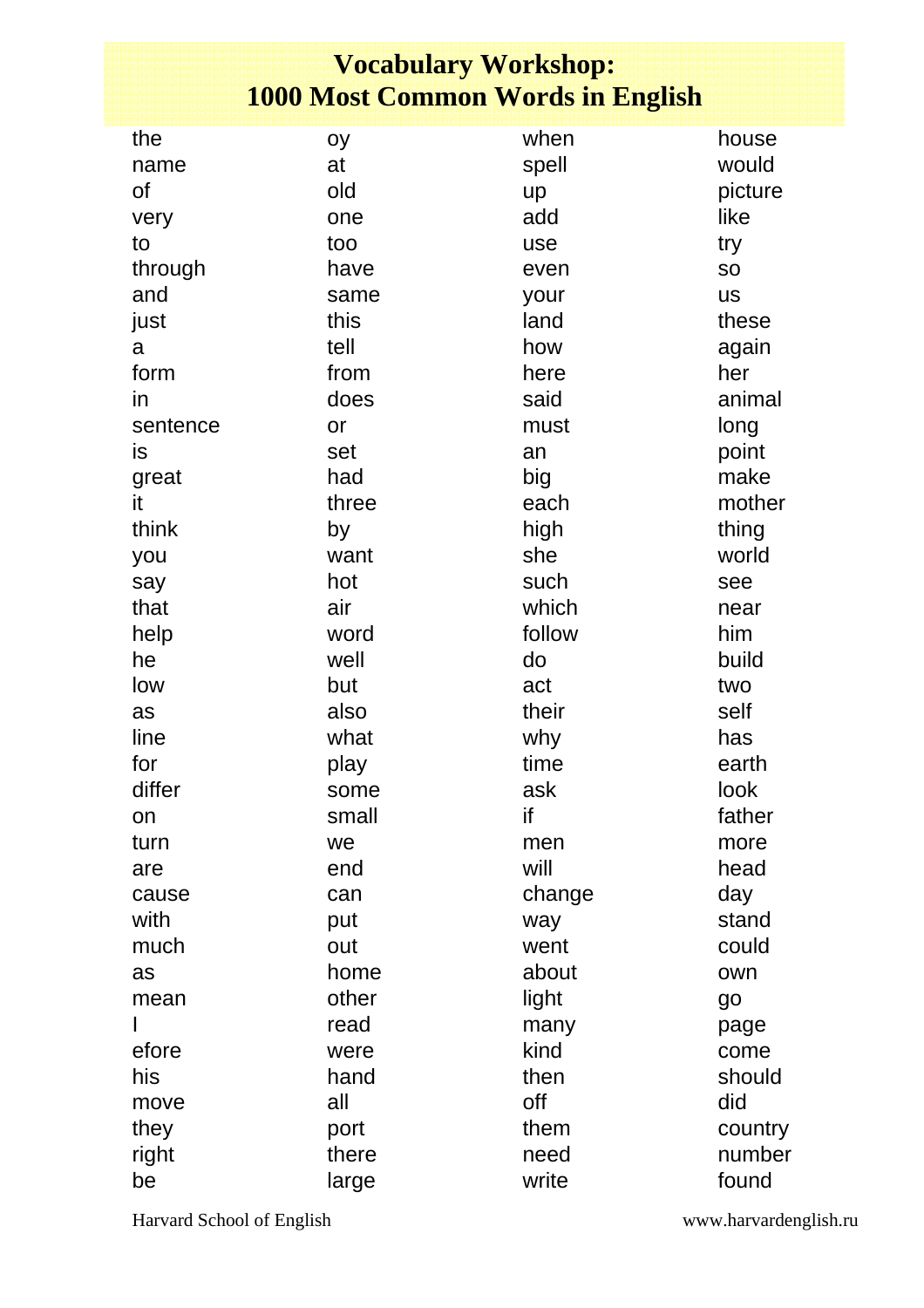| sound                     | <b>Cross</b> | open     | pull                  |
|---------------------------|--------------|----------|-----------------------|
| answer                    | take         | ten      | river                 |
| no                        | farm         | seem     | cold                  |
| school                    | get          | simple   | car                   |
| most                      | hard         | together | notice                |
| grow                      | place        | several  | feet                  |
| people                    | start        | next     | voice                 |
| study                     | made         | vowel    | care                  |
| my                        | might        | white    | unit                  |
| still                     | live         | toward   | second                |
| over                      | story        | children | power                 |
| learn                     | where        | war      | book                  |
| know                      | saw          | begin    | town                  |
| plant                     | after        | lay      | carry                 |
| water                     | far          | got      | fine                  |
| cover                     | back         | against  | took                  |
| than                      | sea          | walk     | certain               |
| food                      | little       | pattern  | science               |
| call                      | draw         | example  | fly                   |
| sun                       | only         | slow     | eat                   |
| first                     | left         | ease     | fall                  |
| four                      | round        | center   | room                  |
| who                       | late         | paper    | lead                  |
| between                   | man          | love     | friend                |
| may                       | run          | group    | cry                   |
| state                     | year         | person   | began                 |
| down                      | don't        | always   | dark                  |
| keep                      | came         | money    | idea                  |
| side                      | while        | music    | machine               |
| eye                       | show         | serve    | fish                  |
| been                      | press        | those    | note                  |
| never                     | every        | appear   | mountain              |
| now                       | close        | both     | wait                  |
| last                      | good         | road     | stop                  |
| find                      | night        | mark     | plan                  |
| let                       | me           | map      | once                  |
| any                       | real         | often    | figure                |
| thought                   | give         | rain     | base                  |
| new                       | life         | letter   | star                  |
| city                      | our          | rule     | hear                  |
| work                      | few          | until    | box                   |
| tree                      | under        | govern   | horse                 |
| part                      | north        | mile     | noun                  |
| Harvard School of English |              |          | www.harvardenglish.ru |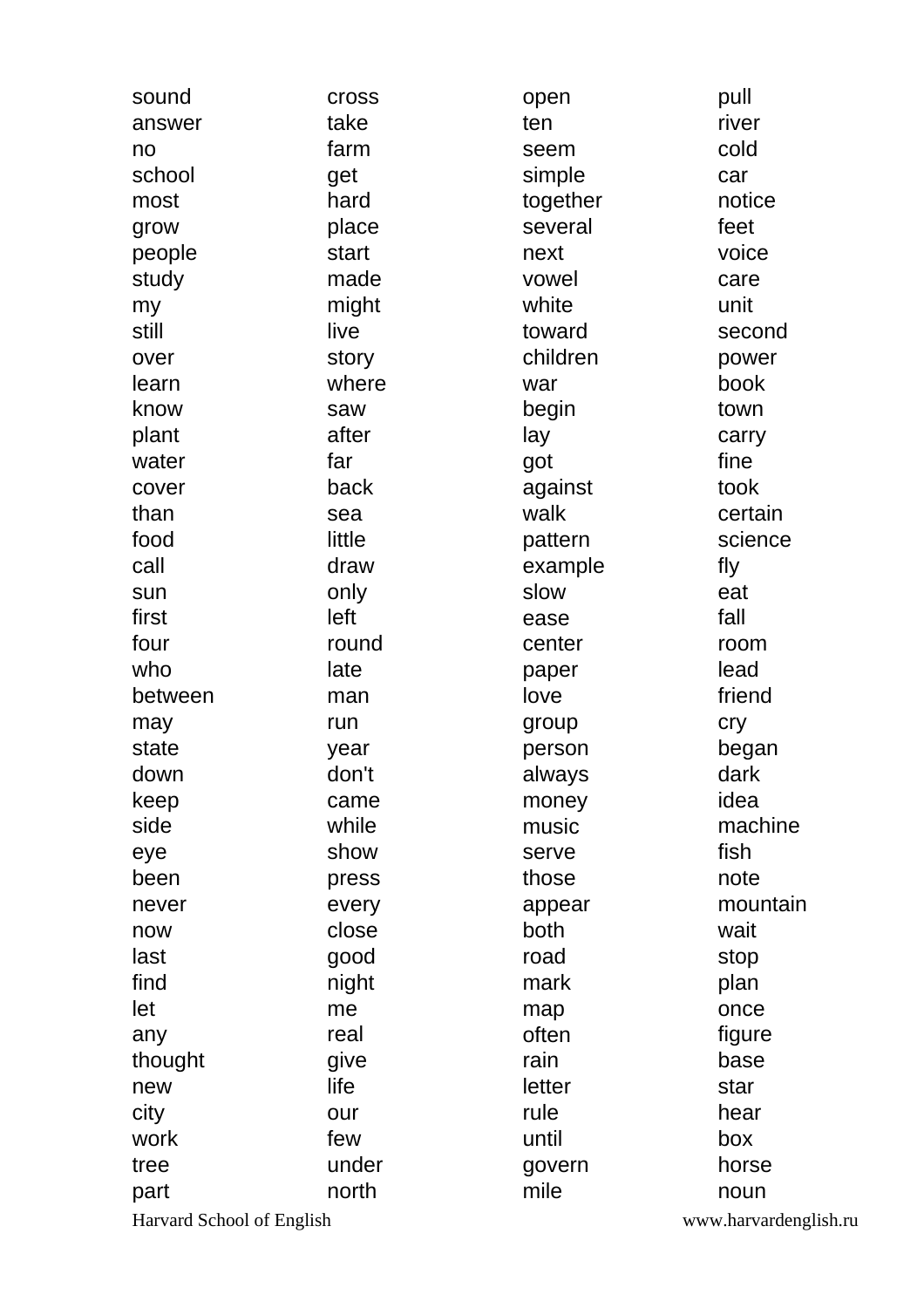| cut                       | free     | rock     | check                 |
|---------------------------|----------|----------|-----------------------|
| field                     | body     | surface  | remember              |
| sure                      | minute   | order    | game                  |
| rest                      | dog      | deep     | step                  |
| watch                     | strong   | fire     | shape                 |
| correct                   | family   | moon     | early                 |
| color                     | special  | south    | equate                |
| able                      | direct   | island   | hold                  |
| face                      | mind     | problem  | hot                   |
| pound                     | pose     | foot     | west                  |
| wood                      | behind   | piece    | miss                  |
| done                      | leave    | system   | ground                |
| main                      | clear    | told     | brought               |
| beauty                    | song     | busy     | interest              |
| enough                    | tail     | knew     | heat                  |
| drive                     | measure  | test     | reach                 |
| plain                     | produce  | pass     | snow                  |
| stood                     | door     | record   | fast                  |
| girl                      | fact     | since    | tire                  |
| contain                   | product  | boat     | verb                  |
| usual                     | street   | top      | bring                 |
| front                     | black    | common   | sing                  |
| young                     | inch     | whole    | yes                   |
| teach                     | short    | gold     | listen                |
| ready                     | multiply | king     | distant               |
| week                      | numeral  | possible | six                   |
| above                     | nothing  | space    | fill                  |
| final                     | class    | plane    | table                 |
| ever                      | course   | heard    | east                  |
| gave                      | wind     | stead    | travel                |
| red                       | stay     | best     | paint                 |
| green                     | question | dry      | less                  |
| list                      | wheel    | hour     | language              |
| oh                        | happen   | wonder   | morning               |
| though                    | full     | better   | among                 |
| quick                     | complete | laugh    | grand                 |
| feel                      | force    | true.    | cat                   |
| develop                   | ship     | thousand | ball                  |
| talk                      | blue     | during   | century               |
| ocean                     | area     | ago      | yet                   |
| bird                      | object   | hundred  | consider              |
| warm                      | half     | ran      | wave                  |
| soon                      | decide   | five     | type                  |
| Harvard School of English |          |          | www.harvardenglish.ru |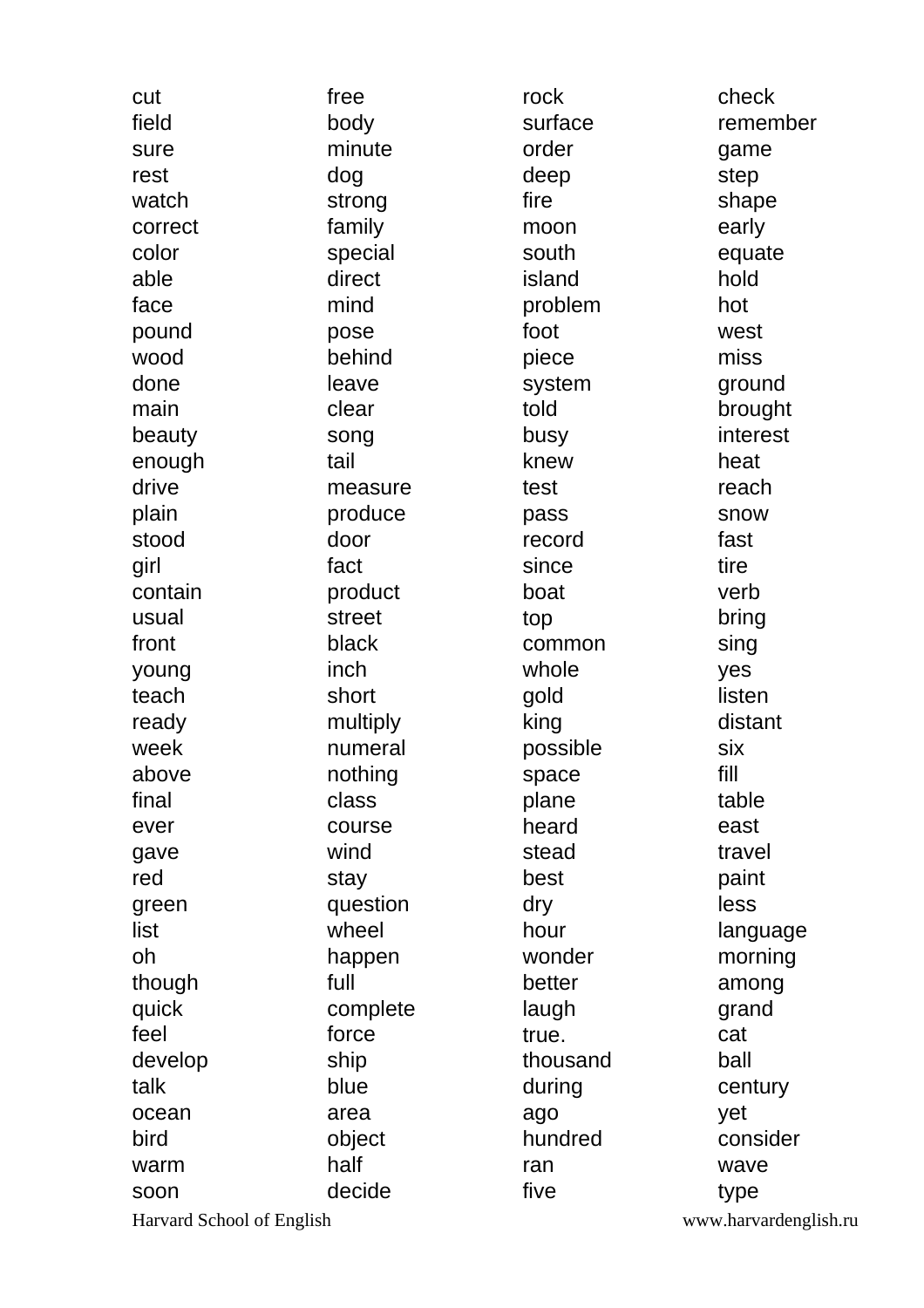| drop                      | ear        | ride       | flat                  |
|---------------------------|------------|------------|-----------------------|
| law                       | include    | organ      | joy                   |
| heart                     | else       | cell       | twenty                |
| bit                       | divide     | pay        | winter                |
| am                        | quite      | believe    | skin                  |
| coast                     | syllable   | age        | sat                   |
| present                   | broke      | fraction   | smile                 |
| copy                      | felt       | section    | written               |
| heavy                     | case       | forest     | crease                |
| phrase                    | perhaps    | dress      | wild                  |
| dance                     | middle     | sit        | hole                  |
| silent                    | pick       | cloud      | instrument            |
| engine                    | kill       | race       | trade                 |
| tall                      | sudden     | surprise   | kept                  |
| position                  | son        | window     | melody                |
| sand                      | count      | quiet      | glass                 |
| arm                       | lake       | store      | trip                  |
| soil                      | square     | stone      | grass                 |
| wide                      | moment     | summer     | office                |
| roll                      | reason     | tiny       | <b>COW</b>            |
| sail                      | scale      | train      | receive               |
| temperature               | length     | climb      | job                   |
| material                  | loud       | sleep      | row                   |
| finger                    | represent  | cool       | edge                  |
| size                      | spring     | prove      | mouth                 |
| industry                  | art        | design     | sign                  |
| vary                      | observe    | lone       | exact                 |
| value                     | subject    | poor       | visit                 |
| settle                    | child      | leg        | symbol                |
| fight                     | region     | lot        | past                  |
| speak                     | straight   | exercise   | die                   |
| lie                       | energy     | experiment | soft                  |
| weight                    | consonant  | wall       | least                 |
| beat                      | hunt       | bottom     | fun                   |
| general                   | nation     | catch      | trouble               |
| excite                    | probable   | key        | bright                |
| ice                       | dictionary | mount      | shout                 |
| natural                   | bed        | iron       | gas                   |
| matter                    | milk       | wish       | except                |
| view                      | brother    | single     | weather               |
| circle                    | speed      | sky        | wrote                 |
| sense                     | egg        | stick      | month                 |
| pair                      | method     | board      | seed                  |
| Harvard School of English |            |            | www.harvardenglish.ru |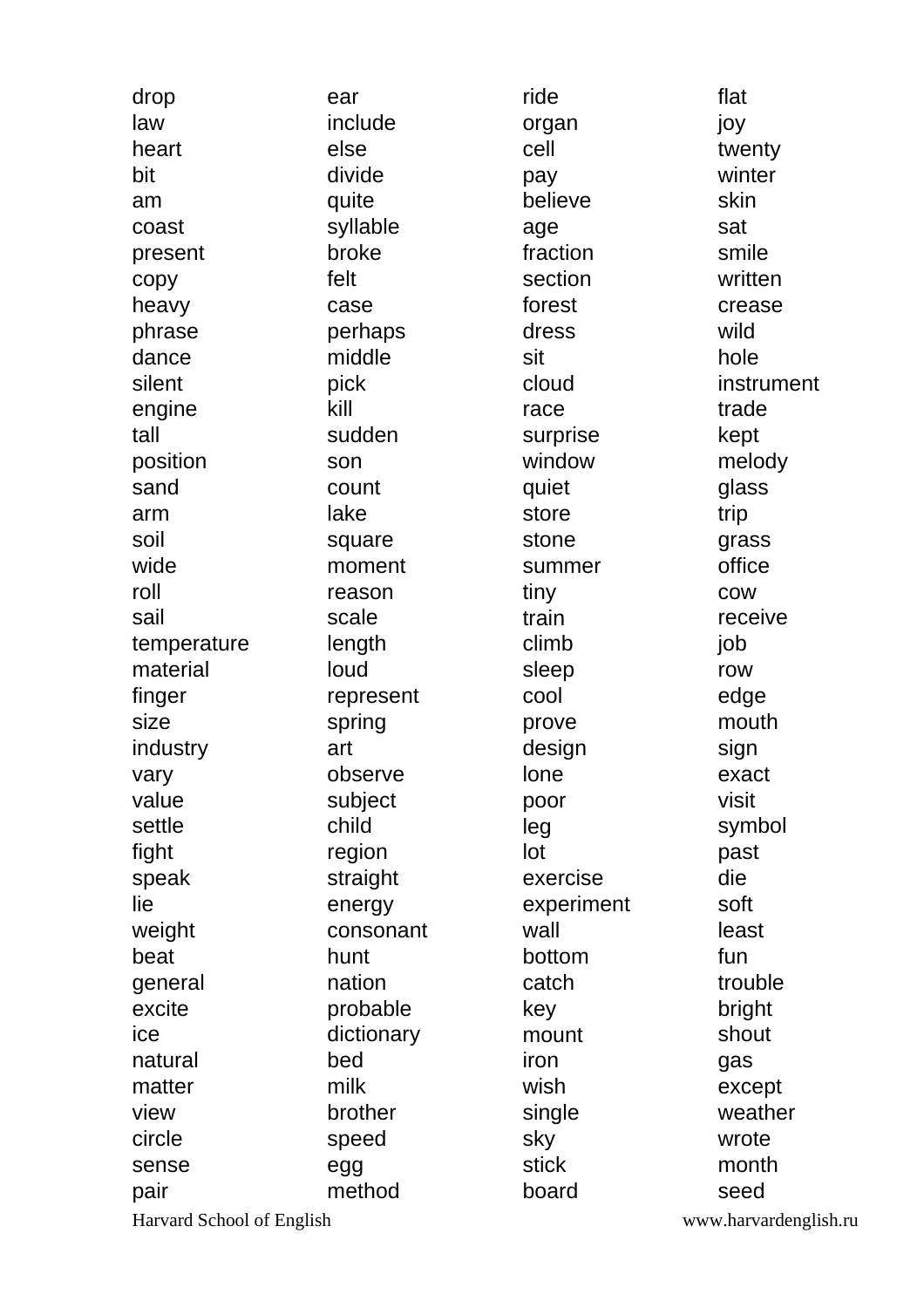| million                   | wear      | protect   | skill                 |
|---------------------------|-----------|-----------|-----------------------|
| tone                      | paragraph | shine     | student               |
| bear                      | garden    | noon      | women                 |
| join                      | third     | property  | corner                |
| finish                    | equal     | whose     | season                |
| suggest                   | shall     | column    | party                 |
| happy                     | sent      | locate    | solution              |
| clean                     | held      | molecule  | supply                |
| hope                      | choose    | ring      | magnet                |
| break                     | hair      | select    | bone                  |
| flower                    | fell      | character | silver                |
| lady                      | describe  | wrong     | rail                  |
| clothe                    | fit       | insect    | thank                 |
| yard                      | cook      | gray      | imagine               |
| strange                   | flow      | caught    | branch                |
| rise                      | floor     | repeat    | provide               |
| gone                      | fair      | period    | match                 |
| bad                       | either    | require   | agree                 |
| jump                      | bank      | indicate  | suffix                |
| blow                      | result    | broad     | thus                  |
| baby                      | collect   | radio     | especially            |
| oil                       | burn      | prepare   | capital               |
| eight                     | save      | spoke     | fig                   |
| blood                     | hill      | salt      | won't                 |
| village                   | control   | atom      | afraid                |
| touch                     | safe      | nose      | chair                 |
| meet                      | decimal   | human     | huge                  |
| grew                      | gentle    | plural    | danger                |
| root                      | truck     | history   | sister                |
| cent                      | woman     | anger     | fruit                 |
| buy                       | noise     | effect    | steel                 |
| mix                       | captain   | claim     | rich                  |
| raise                     | level     | electric  | discuss               |
| team                      | practice  | continent | thick                 |
| solve                     | chance    | expect    | forward               |
| wire                      | separate  | oxygen    | soldier               |
| metal                     | gather    | crop      | similar               |
| cost                      | difficult | sugar     | process               |
| whether                   | shop      | modern    | guide                 |
| lost                      | doctor    | death     | operate               |
| push                      | stretch   | element   | experience            |
| brown                     | please    | pretty    | guess                 |
| seven                     | throw     | hit       | score                 |
| Harvard School of English |           |           | www.harvardenglish.ru |